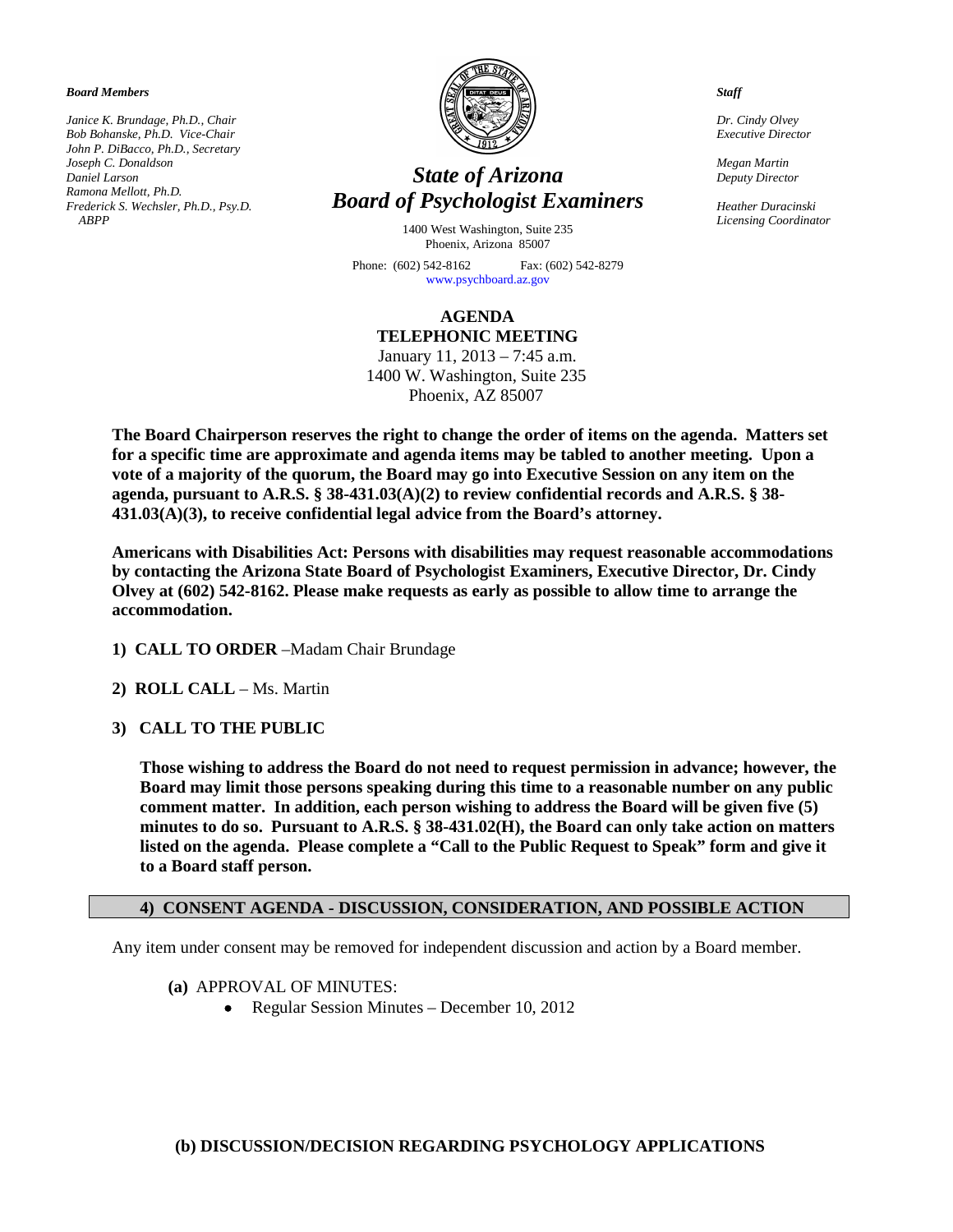### **i. REQUESTING APPROVAL FOR EXAM**

- Heather McDermott, Psy.D.
- Tricia Merkley, Ph.D.

#### **ii. REQUESTING APPROVAL FOR EXAM AND LICENSURE**

- Julie Alberty, Ph.D.
- Rebecca Blood, Ph.D.
- Madina Boyd, Psy.D.
- Rhonda Casillas, Ph.D.
- Erin Honke, Psy, D.
- Ruxandra LeMay, Psy.D.
- Nicole Pondell, Psy.D.
- Donna Terrell, Psy.D. *(Pending receipt of official graduate transcript reflecting degree has been conferred)*

### **iii. REQUESTING APPROVAL OF LICENSURE BY WAIVER**

• Brandy Baker, Psy.D.

# **vi. REQUESTING APPROVAL OF LICENSURE BY CREDENTIAL**

- Jessica Chasnoff, Psy.D., CPQ
- Christian Komor, Psy.D., NRHSPP
- **v. REQUESTING APPROVAL OF SUPERVISED PROFESSIONAL EXPERIENCE HOURS AND LICENSURE**
	- Shira Fass, Ph.D.

# **(c) DISCUSSION/DECISION REGARDING BEHAVIOR ANALYST APPLICATIONS**

- Kellie Bynum, M.Ed., BCBA
- Alissa Willey-Sperry, M.Ed., BCBA
- **(d) APPLICATION REVIEW COMMITTEE RECOMMENDATION FOR DENIAL OF APPLICATION FOR LICENSURE BY WAIVER FOR CHRISTINA WALEN, PH.D. IF APPLICANT DOES NOT WITHDRAW APPLICATION WITHIN 7 DAYS**
- **(e) DISCUSSION, CONSIDERATION, AND POSSIBLE ACTION REGARDING APPROVAL OF DR. DAVID BIEGEN'S REQUEST TO CANCEL HIS LICENSE TO PRACTICE PSYCHOLOGY**
- **5) DISCUSSION, CONSIDERATION, AND POSSIBLE ACTION REGARDING DOCUMENT ISSUED BY ASPPB PERTAINING TO BEHAVIOR ANALYSIS AND OPPORTUNITY FOR COMMENT –** Dr. Olvey
- **6) DISCUSSION, CONSIDERATION, AND POSSIBLE ACTION REGARDING CORRESPONDENCE RECEIVED FROM NADER SIAHDOHONI, PH.D. -** Ms. Duracinski
- **7) DISCUSSION, CONSIDERATION, AND POSSIBLE ACTION RELATING TO QUESTION POSED BY ASSOCIATION OF STATE AND PROVINCIAL PSYCHOLOGY BOARDS REGARDING WHETHER THE BOARD ACCEPTS SCORES FROM THE BILINGUAL VERSION (FRENCH/ENGLISH) OF THE EPPP –** Dr. Olvey
- **8) DISCUSSION, CONSIDERATION AND POSSIBLE ACTION REGARDING NANCY HAGENER, PSY.D. APPLICATION FOR LICENSURE AND SUBMISSION OF HER STUDY PLAN –** Dr. Bohanske